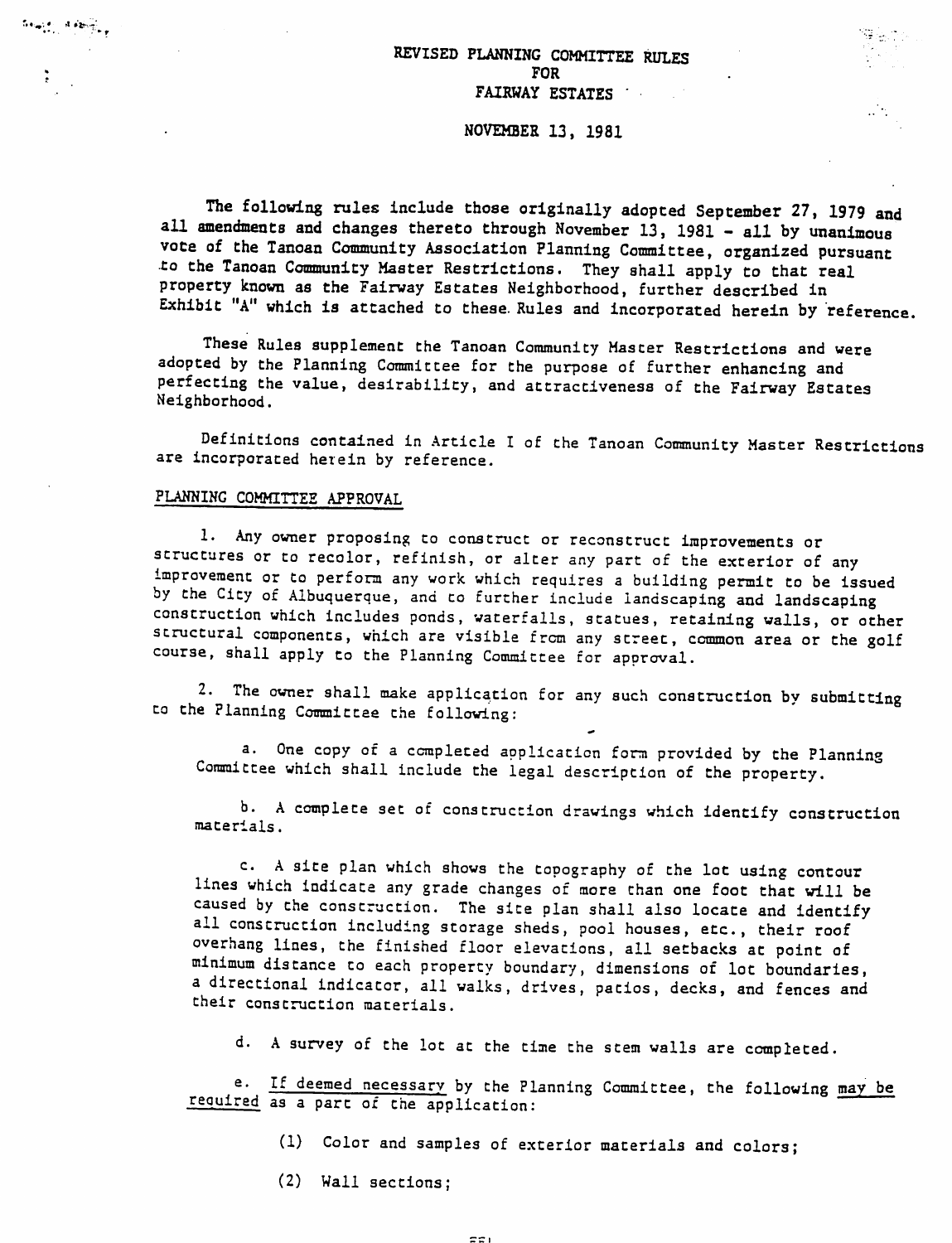- (3) Roof plan;
- (4) Details of exterior furnishings;
- (5) The owner's proposed construction schedule;
- (6) A drainage report prepared by a registered engineer; and
- (7) An architect's rendering showing a perspective view of the proposed construction. If the proposed construction is on a golf course lot, an architect's rendering showing a perspective view of the rear of the proposed construction may also be required. These renderings may be pencil or ink line drawings.

3. Each application for plan approval by the Planning Committee shall be accompanied by a Planning Committee review fee of  $$ -0-$ 

4. Planning Committee approval or disapproval shall be given in conformity with Section 3.06 of the Tanoan Community Master Restrictions.

# ARCHITECTURAL DESIGN STANDARDS

5. Residential homes in Fairway Estates shall have a minimum of 2,500 square feet of living area. Living area shall include heated and/or air conditioned areas and shall exclude garages, porches, patios, decks, and breezeways.

6. Any residence, structure, or improvement on any lot shall not exceed two stories, and shall be limited to a maximum height of twenty-six feet (26').

7. No structure or improvement, except where specifically permitted herein, shall be constructed:

- a. within 30 feet from the front property line of the lot;
- b. within 25 feet from the rear property line of the lot;
- c. within 10 feet from the side property line of interior lots; and
- d. within <sup>25</sup> feet of the side property line which abuts a street on a corner lot.

8. Every residence shall have a garage with at least a two car capacity. Garage doors shall be of the overhead design.

9. Each residence must have a minimum of two paved off-street parking spaces which may include the drive path from the street to the garage. All off-street parking spaces shall be accessible to the main entry of the residence.

10. Detached garages, sheds, or other buildings may be constructed on the lots, provided:

- a. Such structures must be compatible to the residence with respect to design and construction; and
- b. Such structures' exterior appearance and siting on the lot must be consistent with the visual appearance of the dwelling unit.

11. All lots must have a sidewalk which shall be 4 feet wide, and of concrete construction. This sidewalk may meander anywhere in the area behind the curb and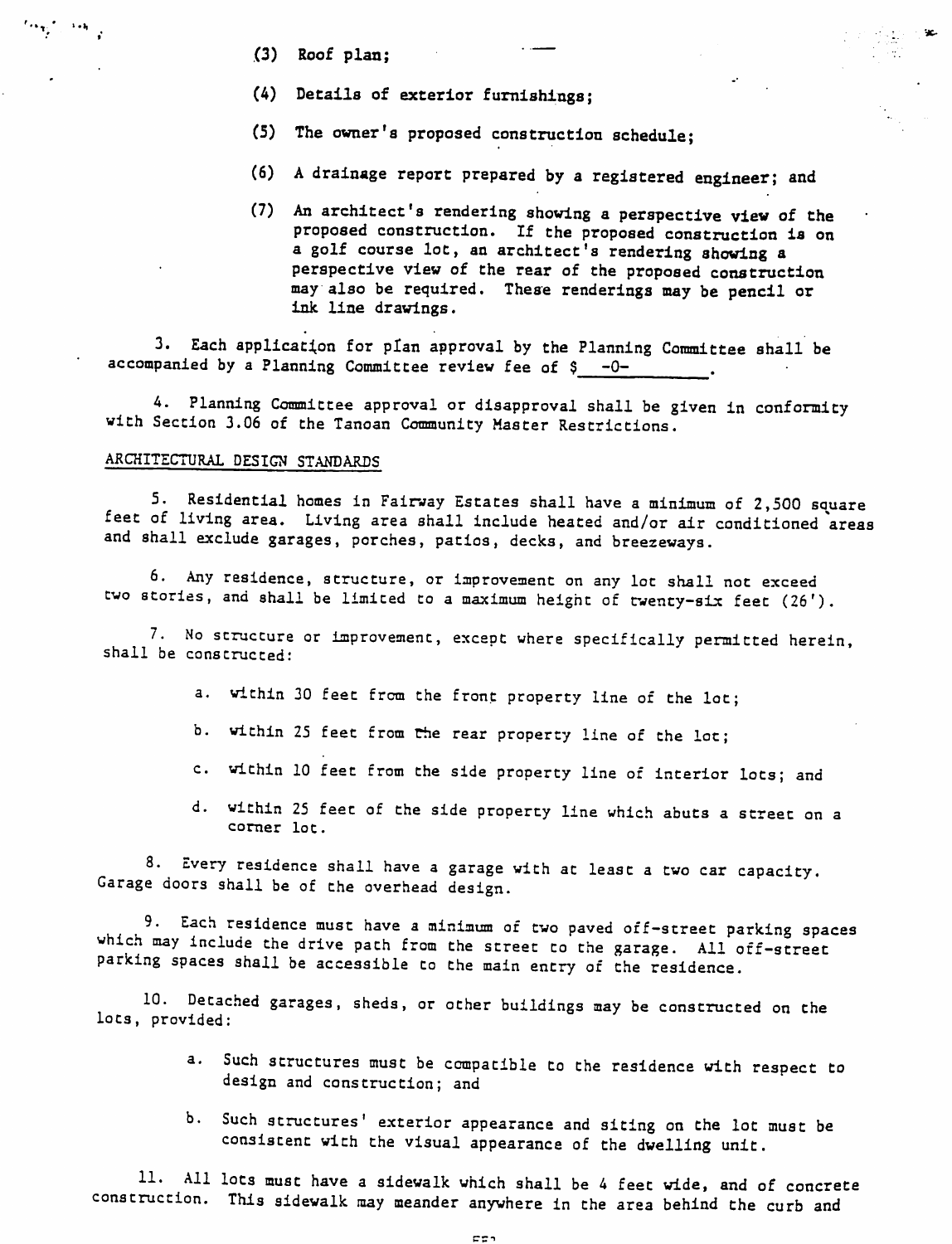a line fifteen feet behind the curb so as to be incorporated within the landscape plan, however, it must be located immediately adjacent to the "curb at the side property lines.

12. The exterior appearance of the residence, appurtenent structures and improvements must be consistent with the high quality standards established for the Fairway Estates Neighborhood and the appearance must be consistent, compatible with, and complimentary to preceding construction on adjacent lots.

# CONSTRUCTION STANDARDS

للي العمل المرسمة

13. Exterior finishes of all residences, structures, or improvements on the lot shall be wood, adobe, stucco, stone, slumprock, or brick and shall be white, natural earthtone colors or other subdued colors that will not clash with the exterior color of other structures either on the-immediate lot or adjoining lots.

14. The roofing materials of all residential units, improvements and other structures having pitched roofs which are visible from the street, the golf course or common areas shall be one of the following: clay tile, concrete tile, wood shakes, or GAF Timberline or shingle of equivalent quality. If concrete tile is used, a color sample and complete manufacturer's specifications for the brand and type must first be submitted to the Planning Committee for approval. No other roofing material will be allowed.

15. No reflective finishes (other than glass) shall be used on exterior surfaces (other than surfaces of hardware fixtures), including, but without limitation, the exterior surfaces of any of the following: roofs, all pro jections above roofs, retaining walls, doors, trim, fences, pipes, equipment, mailboxes, and newspaper tubes.

16. Solar energy collectors shall be allowed only if constructed in such a manner as to create an aesthetically pleasing appearance and to be screened from adjoining properties.

#### WALL REQUIREMENTS

17. On golf course lots, the rear lot line shall be fenced with fencing constructed of white slumpblock to a height of <sup>24</sup> inches and ornamental wrought iron from 24 inches to 60 inches. On those lots having side lot lines that are adjacent to the golf course, (except for lots numbered 16, 80, and 130), any such aide lot line shall be fenced with fencing constructed of white slumpblock to a height of 24 inches and ornamental wrought iron from 24 inches to 60 inches, however, these fences shall not extend forward beyond the front yard setback<br>line. On those lots which border common areas, including lots numbered 16, 18, and 130, the sideyard lot line fences on the side which borders the common area will be of 60 inch high white slumpblock construction that matches the rear lot line fence, and will extend forward 50 feet from the rear property line. No other fencing materials shall be used in these areas.

18. In all other areas, the rear lot line wall shall be of gray cinder block construction, and shall be a minimum of 56 inches high, or 42 inches above finish grade of the lot on the high side, whichever is greater. All side fences must extend from the rear property line frontward at least to the rear of the nouse on both sides. If the rear location of one house is unknown, the side fence shall extend at least ten feet forward from the rear of the known house location. No side yard fence may be constructed forward beyond the front of adjacent structures.

19. Where there is a grade difference of more than <sup>18</sup> inches between two lots, a retaining wall will be required which will extend to a point where the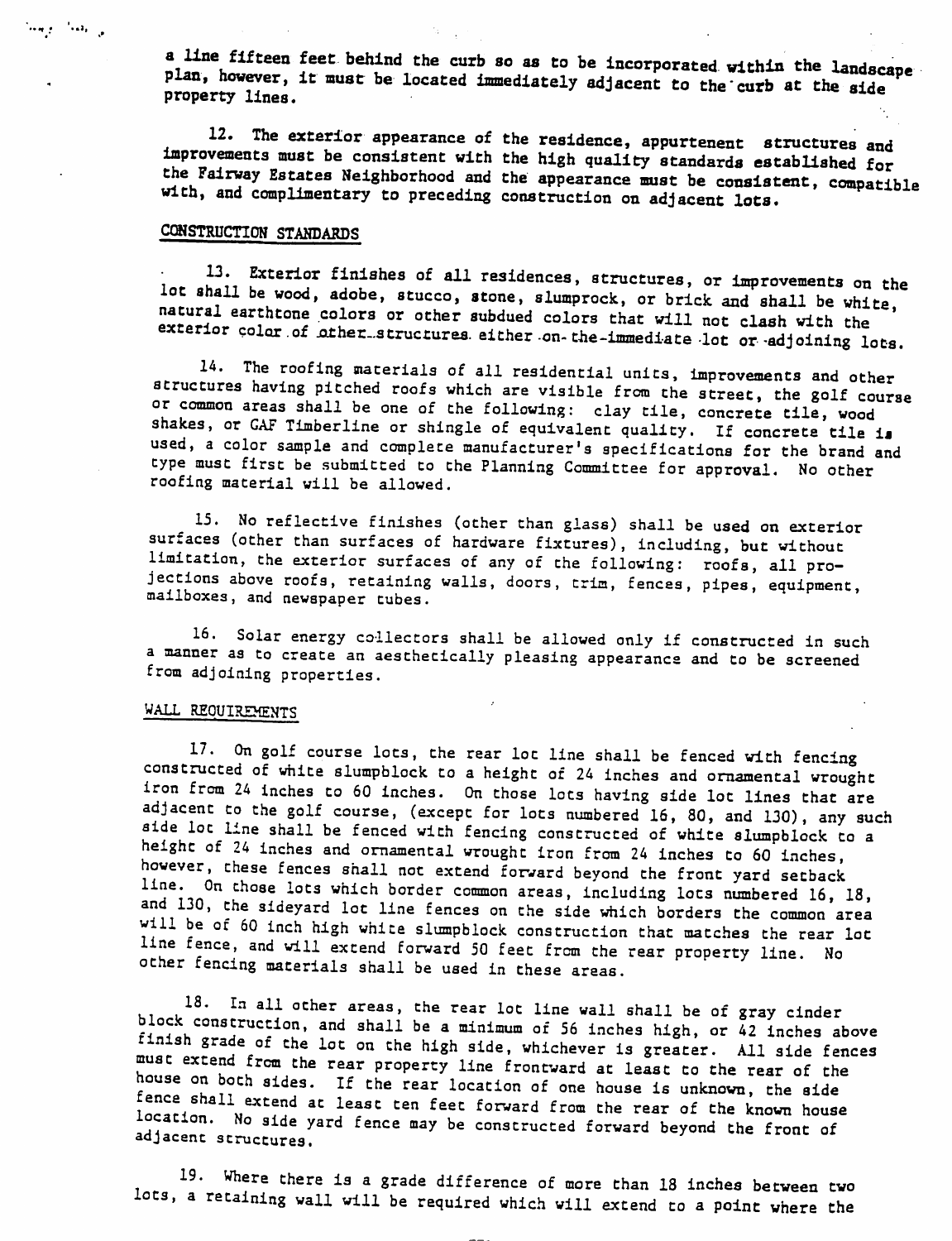*grade* d fference *becomes* less than 12 inches.

20. Any *rear* lot line fence, retaining wall, side lot line fence, or side lot line fence return that is not adjacent to the golf course or a common area and that is visible from the street must be finished in a material or color and texture that is compatible with its parent structure.

21. No chainlink, barbed wire, welded wire, or welded pipe fence shall be permitted on any lot.

22. All gates providing access between the front and back yards must be of ornamental wrought iron, either black or painted to match the color of the parent structure or the color of the trim.

### WALLS --PRIVACY.AND-LANDSCAPING

23. Walls for purposes of visual screening, privacy, protection of swimming pools, etc., may be constructed between the front and rear setback lines, provided their style, color and materials are compatible with those of the residence and other structures and improvements on the lot.

24. A solid wail may be located between the front property line and the front of the residential unit not to exceed 36 inches in height from the low side grade, and provided that its style, coior and materials are compatible with the residential unit and other appurtenant structures and improvements on the lot.

#### LANDSCAPING

 $\label{eq:1} \frac{\partial \phi_{\alpha\beta}(\vec{r})}{\partial \vec{r}} \approx \frac{1}{2} \frac{\partial \phi_{\alpha\beta}}{\partial \vec{r}}$ 

25. Ail front yards, side yards facing the street on corner lots, and rear yards on golf course lots must be landscaped within six (6) months of completion and occupancy of the residential unit on the lot.

- 26. All landscaping shall conform to the following:
	- a. Forty percent (40%) of ail front yards and forty percent (40%) of tne side yards adjacent to the street on corner lots must be natural grass. To determine the size of the yard, front yards must and side yards shall be defined as that area between the back of curb and the front and/or side facade of the dwelling excluding the sidewalk adjacent to the curb (street walk).
	- b. The remaining sixty percent (60%) shall include the lead walk to the main entry of the dwelling unit and balance may be grass or other landscaping material, as approved by the Planning Committee, used as an accent material
	- c. If rock is used as an accent material it shall not be volcanic rock or cinder, and the rocked area must contain at least one 5-gallon plant for every 25-square feet of rocked area.
	- d. The use of shade trees is strongly recommended.

#### **MISCELLANEOUS**

27. Mailboxes shall be located adjacent to the street, shall be 40 inches above the curb, and shall be of metal construction, either black, or painted to match the dwelling unit or its trim. Mounting posts shall be either black wrought iron or wood finished naturally or painted to match the dwelling unit or its trim.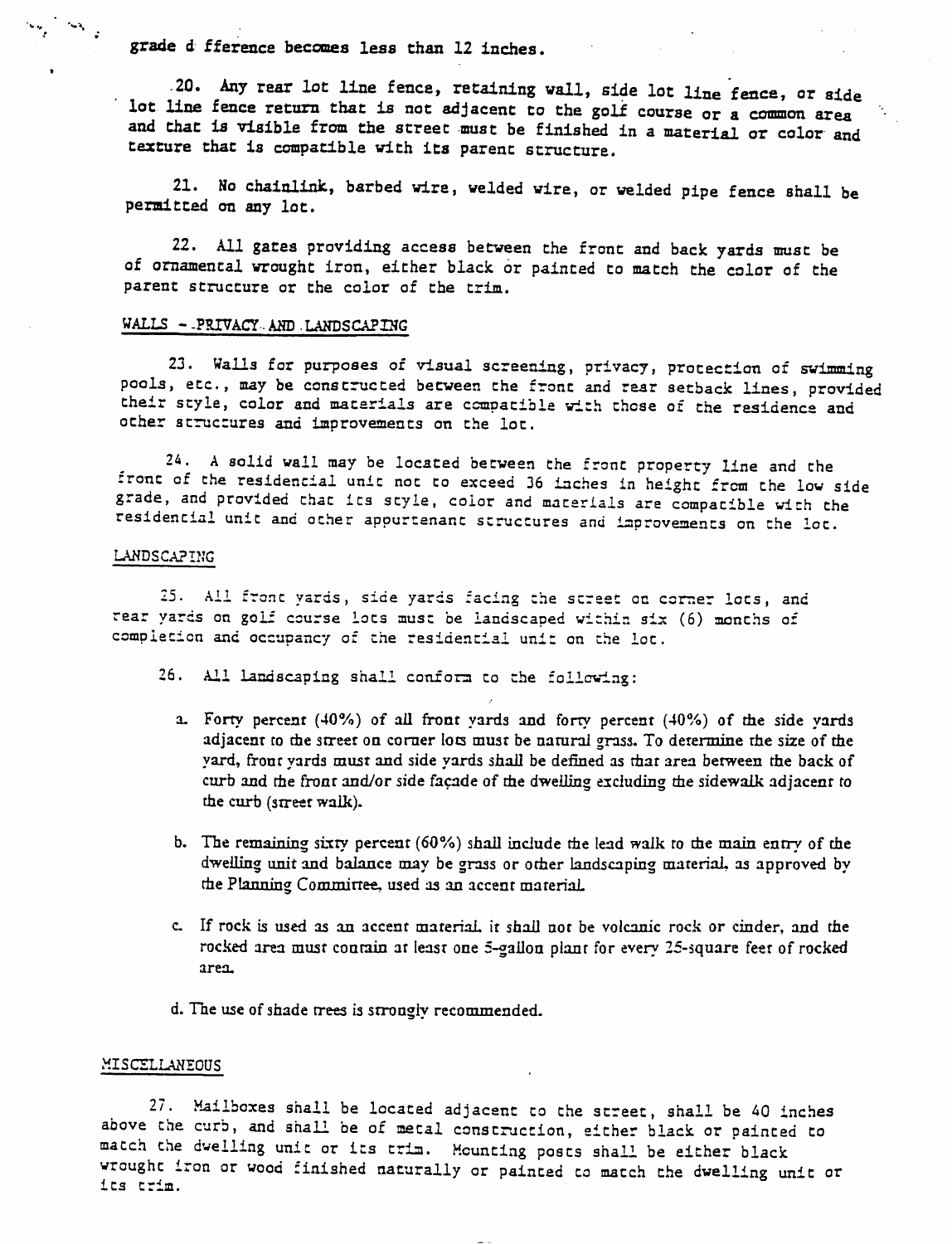28. Ho radio, citizens band, HAM, or other aerial, antenna, or tower, whether for transmitting or receiving, or any support thereof shall be erected installed, placed, or maintained, except those devices which may be erected, installed, placed, or maintained and used entirely under the eaves or.enclosed within a building or structure which do not extend above the highest point of the roof. However, a television antenna may be mounted on the roof provided it is inconspicuously located so as not to be easily visible from the street or golf course.

29. Air conditioning, heating, and other machines may be maintained in or on roof areas, but they must be shielded from street view by screening or a covering that blends or is compatible with the improvement or structure to which it is attached.

30... Ground .mounted, air. conditioning .units **^** ground-mounted-.solar, energy collectors, pool equipment, trash and garbage receptacles, clotheslines or other outside clothes drying or airing facilities shall be enclosed within a fenced service area or areas for which fencing or screening is harmonious with the overall design of the structures on the lot and which shield these structures in such a way as not to be visible from streets or the golf course.

# POLICIES

teams to the

 $\sim 100$ 

31. Plans will not be considered for approval if any outstanding indebted ness exists against the subject lot. (i.e. Tanoan Community Association Assessments)

32. Plans will not be considered for approval if the applicant is in violation of any existing Tanoan Plannin? Committee Rules and requirements and/ or Tanoan Master Restrictions.

33. The Planning Committee should be notified when construction is complete so a Certificate of Compliance can be issued certifying that the construction has been completed in accordance with the .approved plans.

34. Construction of the residence must commence within twenty-four months from the date of the purchase agreement in accordance with the purchase agreement and shall proceed expeditiously and must be ready for occupancy within eight months from the commencement of construction.

35. The Planning Committee shall have the exclusive power to control any and all construction and/or improvements within Fairway Estates in accordance with Article 4 of the Tanoan Community Master Restrictions, and any exceptions to the above rules.

THESE REVISED RULES WERE ADOPTED BY UNANIMOUS VOTE OF THE TANOAN COMMUNITY ASSOCIATION PLANNING COMMITTEE ON THIS 13TH DAY OF NOVEMBER, 1981.

yr.-u **u^i? WtiUsl** ATTEST: Planning Committee Chairman

C.B.M. Elizen